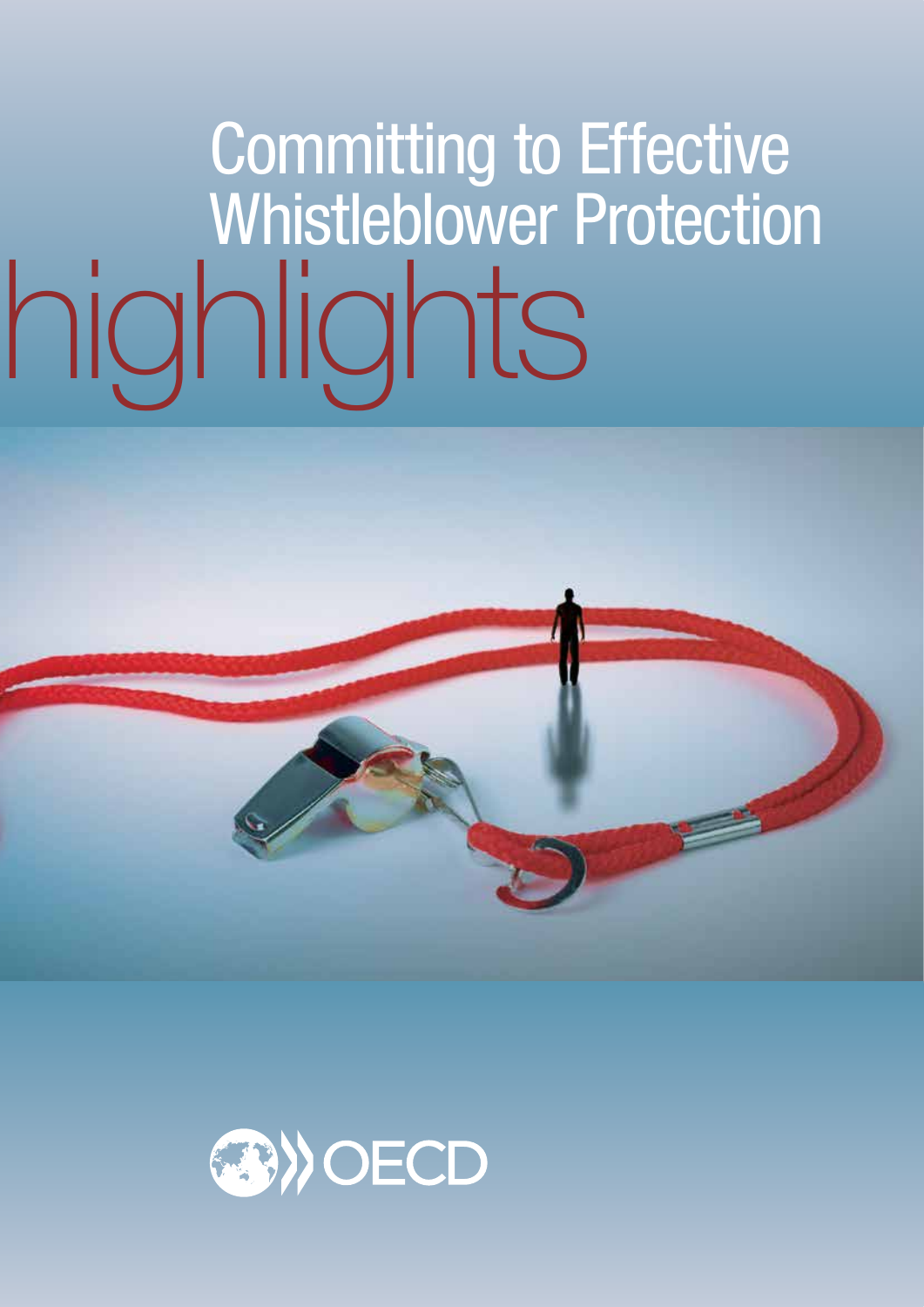# highlights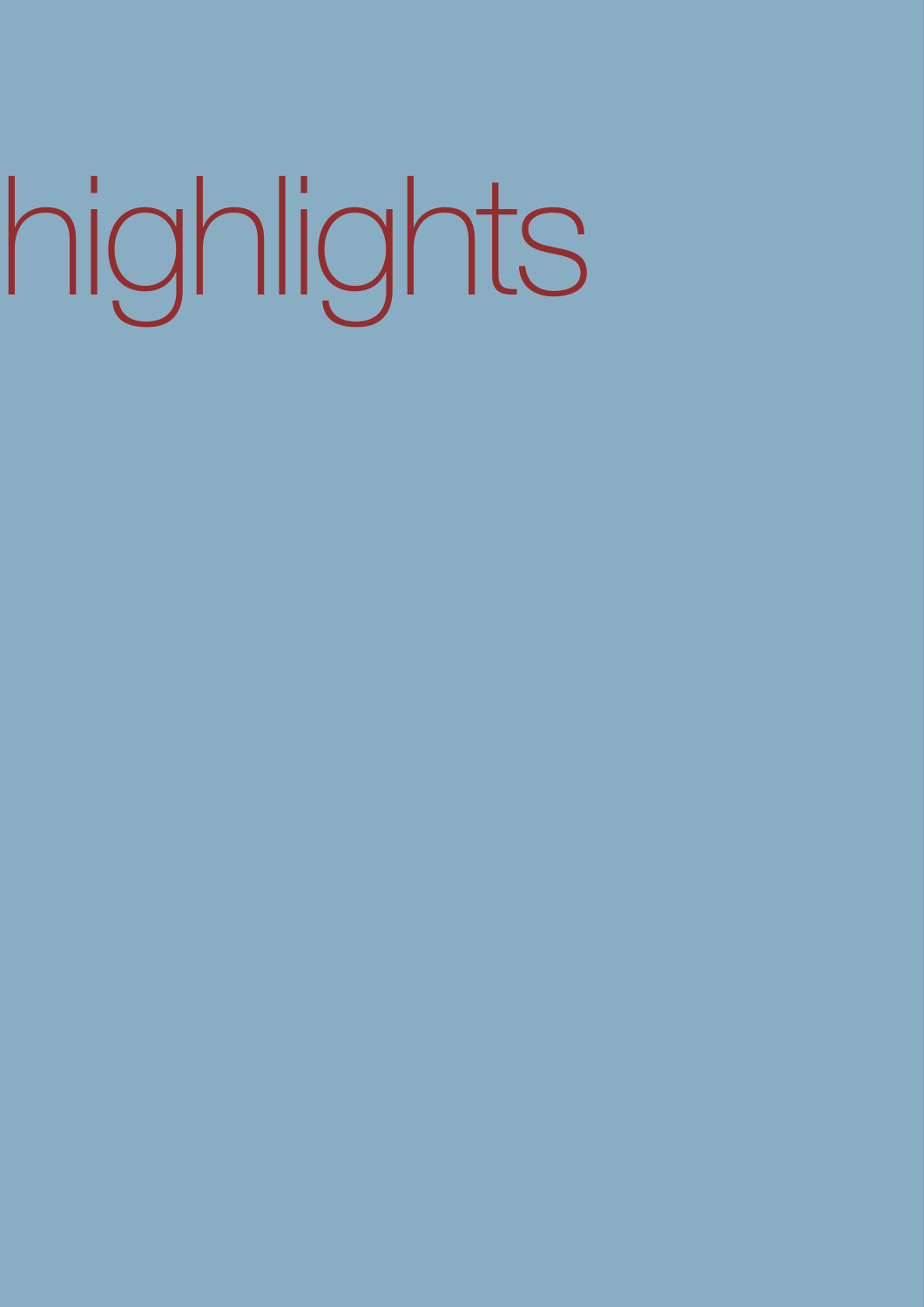# COMMITTING TO FFFFCTIVE WHISTLEBLOWER PROTECTION IN THE PUBLIC AND PRIVATE SECTORS

Whistleblower protection is integral to fostering transparency, promoting integrity, and detecting misconduct. Past cases demonstrate that corruption, fraud, and wrongdoing, as well as health and safety violations, are much more likely to occur in organisations that are closed and secretive. In many cases, employees will be aware of the wrongdoing, but feel unable to say anything for fear of reprisals, concern about acting against the organisation's culture, or lack of confidence that the matter will be taken seriously. The negative implications of this are far-reaching for both



organisations and society as a whole. Effective whistleblower protection supports employees in "blowing the whistle" on corruption, fraud or wrongdoing.

The OECD has nearly two decades of experience in guiding countries to review whistleblower protection measures, increase awareness, and develop policies founded on international good practices. The OECD pioneered the first soft law instrument on public sector whistleblower protection, with the 1998 Recommendation on Improving Ethical Conduct in the Public Service. In 2009, the OECD Council adopted its Recommendation for Further Combating Bribery of Foreign Public Officials in International Business Transactions, requiring the 41 Parties to the Anti-Bribery Convention to put in place public and private sector whistleblower protection measures.

Committing to Effective Whistleblower Protection is an in-depth analysis of the evolution of standards in whistleblower protection. It takes stock of the progress made over recent years, and shows that, while OECD countries are increasingly adopting whistleblower protection legislation, there remains a long way to go before whistleblowers are effectively protected. The report provides a detailed anal-

ysis of whistleblower protection frameworks in OECD and Working Group on Bribery countries and identifies areas for reform. It also proposes next steps to strengthen effective and comprehensive whistleblower protection laws, and ensure protection in both the public and private sectors.

#### DEFINITION OF WHISTLEBLOWER PROTECTION

Legal protection from discriminatory or disciplinary action for employees who disclose to the competent authorities in good faith and on reasonable grounds wrongdoing of whatever kind in the context of their workplace.\*

This highlights booklet reproduces the executive summary from the publication and draws attention to some of the main findings and recommendations.

*\*This is the definition used for the purposes of this report. It is similar to that found in the 2009 Anti-Bribery Recommendation (OECD, 2009)*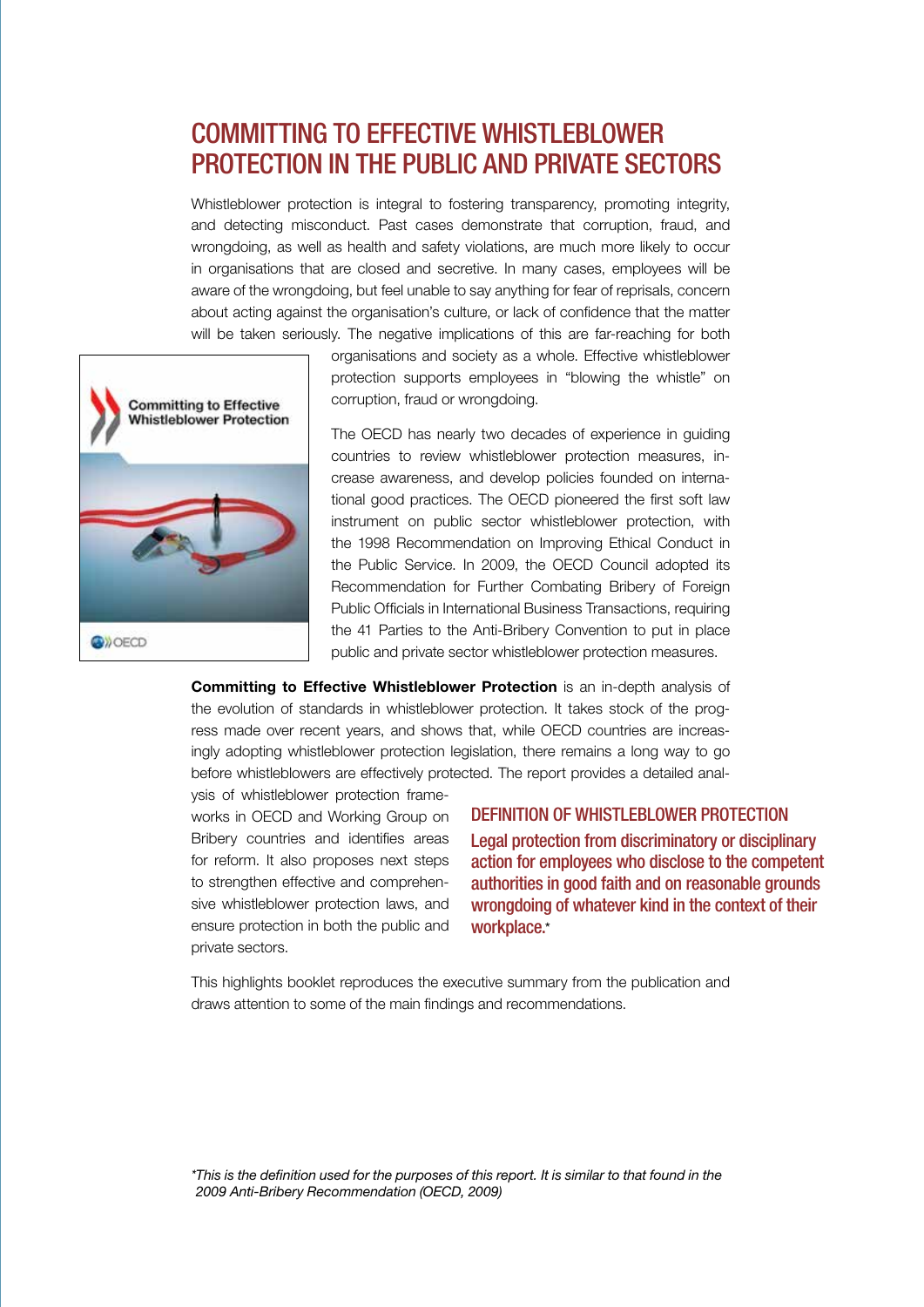# EXECUTIVE SUMMARY

Whistleblower protection is the ultimate line of defence for safeguarding the public interest. Protecting whistleblowers promotes a culture of accountability and integrity in both public and private institutions, and encourages the reporting of misconduct, fraud and corruption. Five years after the G20 Anti-Corruption Action Plan highlighted the importance of protecting whistleblowers, the issue is gaining traction at national levels. Whistleblower protection contributes to an environment of trust and tolerance and enhances the capacity for countries to respond to wrongdoing and matters of public concern. However, much remains to be done to develop a climate of openness and integrity that enables effective whistleblower protection.

This report provides a detailed analysis of whistleblower protection frameworks in OECD countries and identifies areas for reform. It analyses trends identified through the 2014 OECD Public Sector Whistleblower Protection Survey completed by 32 member countries of the OECD Public Governance Committee. The analysis is supplemented by evaluation reports of the OECD Working Group on Bribery of the 41 States Parties to the Anti-Bribery Convention. Six country case studies review national practices to protect whistleblowers.

#### Legal frameworks to protect whistleblowers in the public sector

More OECD countries have put in place dedicated whistleblower protection laws in the past five years than in the previous quarter century. Among respondents to the 2014 OECD Survey, 84% have enacted a dedicated whistleblower protection law or legal provision(s) related specifically to protected reporting or prevention of retaliation against whistleblowers in the public sector.

However, these laws have usually been reactive and scandal-driven instead of forward looking. Ad hoc protection through fragmented provisions continues to be the norm, which risks providing less comprehensive protection than a dedicated whistleblower protection law that has more ability to clarify and streamline the processes for disclosing wrongdoing and provide remedies for victims of retaliation. Whistleblower protection laws do not always protect both public and private sector employees or the reporting of all forms of misconduct, including corruption.

#### **Weaknesses** of whistleblower protection laws for the private sector

While there has been progress in enacting public sector whistleblower protection laws, more is needed to protect private sector whistleblowers. Based on evaluations by the OECD Working Group on Bribery in International Business Transactions, at least 27 Parties to the Convention do not provide effective protection to whistleblowers who report foreign bribery in the public or private sector.

In addition, very few governments have taken steps to raise awareness in business and industry of the importance of encouraging the reporting of wrongdoing and protecting those who report. In practice, corporate whistleblower protection frameworks fall short: 86% of companies surveyed for the 2015 OECD Survey on Business Integrity and Corporate Governance had a mechanism to report suspected instances of serious corporate misconduct, but over one-third of these either did not have a written policy of protecting whistleblowers from reprisals or did not know if such a policy existed. By using open channels of communication and support, employers and managers can give employees the confidence to discuss concerns or alleged wrongdoing and help create a workplace guided by the tenets of integrity.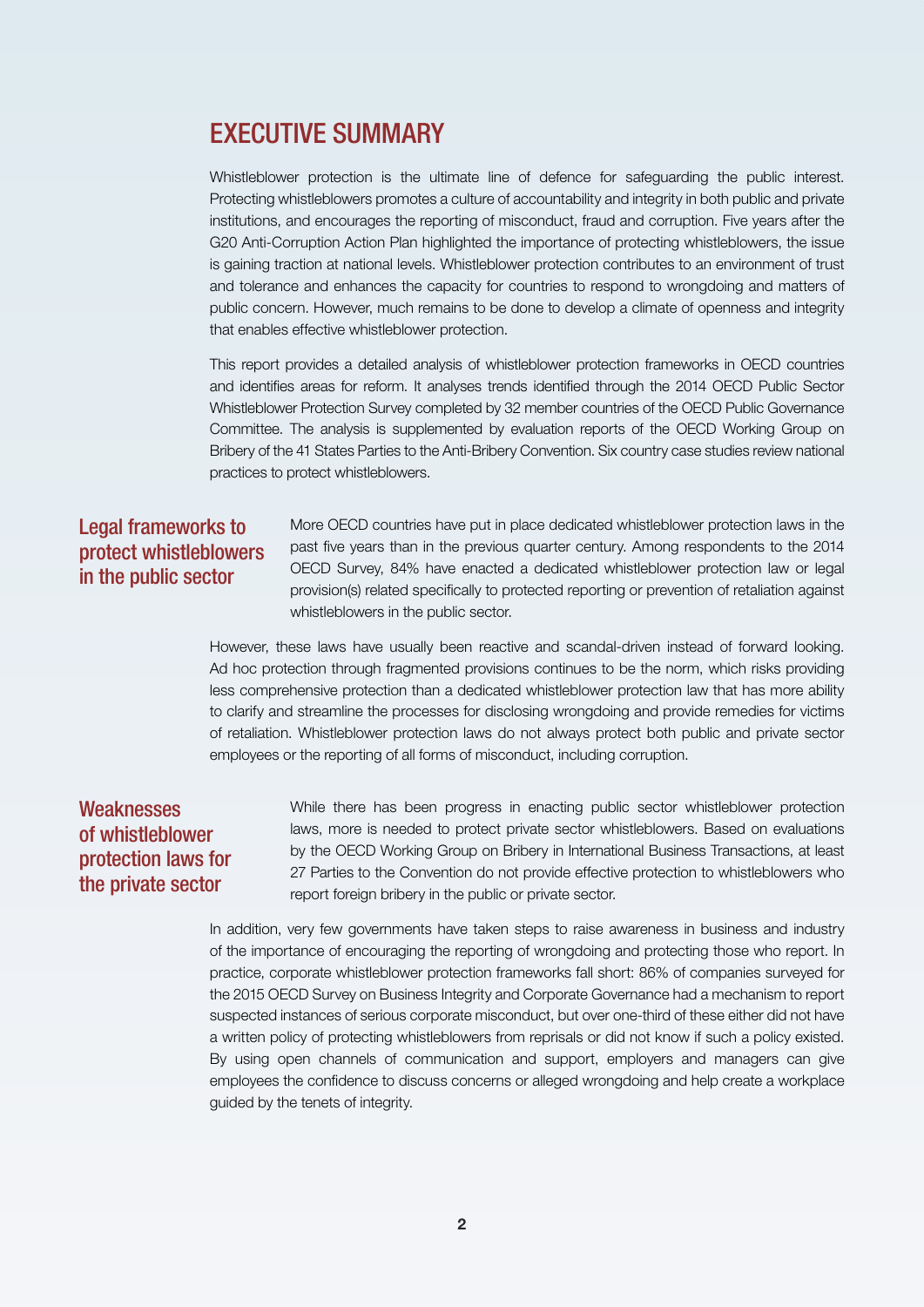#### Crucial elements of an effective whistleblower protection system

Upon identifying wrongdoing, employees in the public or private sector may be uncertain of what to do with the information, where or to whom to turn, or whether they are protected by whistleblower protection mechanisms. The many steps along the disclosure process can be daunting and vague. However, an effective and open organisational culture that promotes transparency and dialogue can help address these concerns and may make the difference between an employee speaking out or staying silent.

To facilitate whistleblowing in the public sector, some countries have adopted incentive measures, including monetary rewards or compensation, and follow-up mechanisms. Many countries also have penalties for retaliation against whistleblowers. Approximately half of surveyed OECD countries allow anonymous reporting in the public sector. In the private sector: 53% of respondents to the 2015 OECD Survey on Business Integrity and Corporate Governance indicated that their company's internal reporting mechanism provided for anonymous reporting, whereas 38% indicated that reporting was confidential.

An effective whistleblower protection system depends on clear and effective communication. Informing both employers and employees about their rights and responsibilities and the resources available to them is crucial for creating an environment of trust, professionalism and collegiality that supports the tenets of integrity in both the workplace and society. However, awareness campaigns are only conducted in the public sector by slightly more than half of OECD countries surveyed.

Given the continuing lack of effective and comprehensive whistleblower protection laws, it is timely to review current OECD standards regarding whistleblower protection and consider how they can be revised to ensure protection in both the public and private sectors.

This OECD study supports the review, on a priority basis, of the legislative frameworks for protecting whistleblowers in both sectors among members of the OECD and the Working Group on Bribery. Reviews should take into account recommendations already made by the working group in the context of implementing the Anti-Bribery Convention and related instruments.

- Key Recommendations **I**I Implement the 1998 Recommendation on Improving Ethical Conduct in the Public Service; develop and regularly review policies, procedures, practices and institutions that influence ethical conduct in the public service.
	- **n** Promote greater implementation of the whistleblower protection provisions from the 2009 Recommendation on Further Combating Foreign Bribery in International Business Transactions, which require countries to provide protection, in both the public and private sectors, for persons who report suspected foreign bribery in good faith and on reasonable grounds to the competent authorities.
	- **Encourage protected reporting mechanisms and prevention of retaliation in companies' internal** controls, ethics and compliance systems in line with the standards set out in the OECD 2010 Good Practice Guidance, the OECD Guidelines for Multinational Enterprises and the G20/OECD Principles of Corporate Governance.
	- **n** Implement whistleblower protection broadly, covering all who carry out functions related to an organisation's mandate.
	- **n** Clearly communicate the processes in place and raise awareness through training, newsletters, and information sessions about reporting channels and procedures to facilitate disclosures.
	- **n** Encourage countries to develop review mechanisms to identify data, benchmarks, and indicators relative to whistleblower protection systems and the broader integrity framework in order to evaluate effectiveness and monitor performance.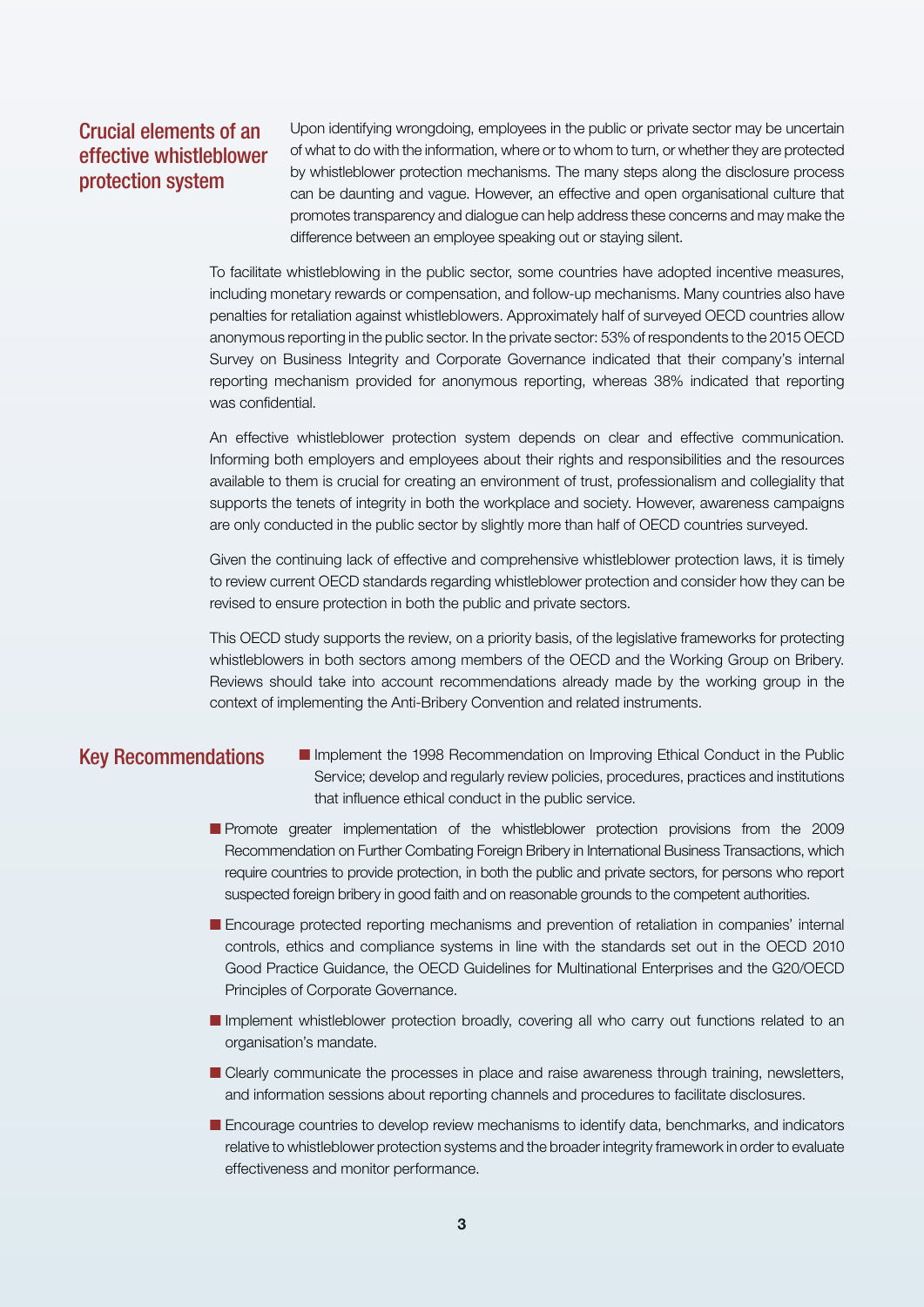# **LEGAL PROTECTION FOR WHISTLEBLOWERS** IN OECD COUNTRIES

At the national level, protection for whistleblowers may originate either from comprehensive and dedicated laws on whistleblower protection, or from specific provisions in different laws and/or sectoral laws. The importance of developing the necessary laws is evidenced by the increase since 2009 in OECD countries that have developed a legal framework aimed at protecting whistleblowers.

Of the 32 OECD countries that responded to the 2014 OECD Survey on Public Sector Whistleblower Protection, 27 reported a dedicated whistleblower protection law or legal provision(s) that calls for the protection of whistleblowers under certain circumstances (not always for reporting of corruption offences), with 13 having passed a dedicated law that protects public sector whistleblowers (Figure 1). In some countries, these laws also provide protection to private sector whistleblowers. The majority of OECD countries that provide legal protection to whistleblowers do so through provisions found in one or more laws, such as anti-corruption laws, competition laws, company laws, employment laws, public servants laws and criminal codes. However, the degree of protection afforded within the provisions of these laws varies and is less comprehensive than the protection provided for within dedicated laws, which often provide more clarity and streamline the processes and mechanisms involved in disclosing a wrongdoing.

#### Figure 1. Provision of legal protection to whistleblowers in the public sector



Source: 2014 OECD Survey on managing conflict of interest in the executive branch and whistleblower protection.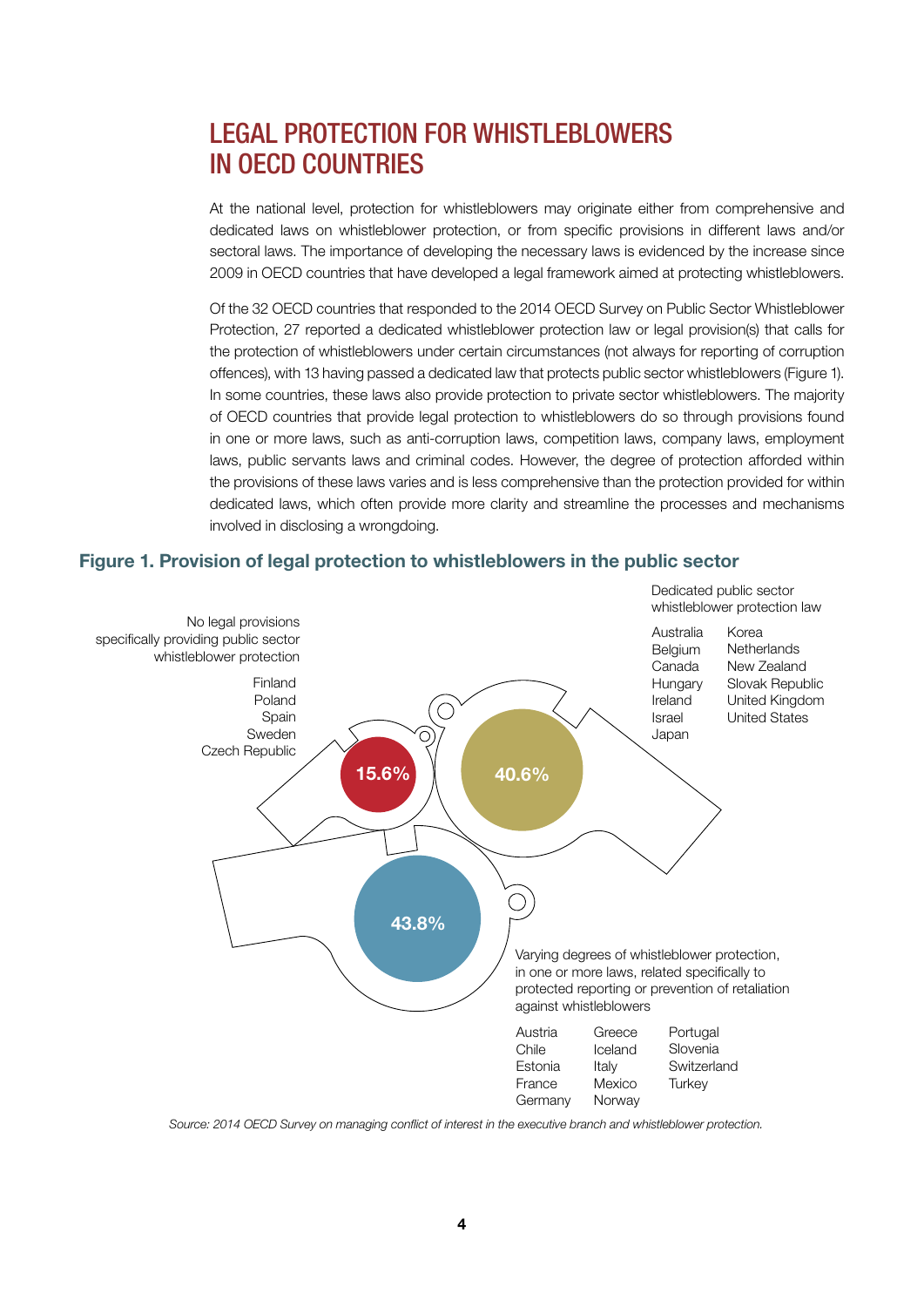Figure 2 sets out a timeline for the enactment of dedicated whistleblower protection legislation in the 13 OECD countries that have enacted such laws to date. Over half of these countries - Hungary, Ireland, Israel, Japan, Korea, New Zealand, the Slovak Republic and the United Kingdom - opted for a single dedicated whistleblower protection law that applies to both public and private sector employees.

From the 1980s to the early 2000s, only four OECD countries had whistleblower protection laws. Since 2006, whistleblower protection laws have been passed in a further nine countries. With a string of preventable scandals that swept across many OECD countries since 2000, the protection of whistleblowers has been increasingly acknowledged as an important tool to detect and prevent instances of wrongdoing from occurring. The impetus to enact whistleblower protection laws among OECD countries was further fortified by the UN Convention against Corruption (UNCAC) in 2005, the adoption of the 2009 OECD Anti-Bribery Recommendation's provisions on public and private sector whistleblower protection, followed by the focus on whistleblower protection within the G20 Anti-Corruption Action Plan, drafted in Seoul in 2010. This momentum is maintained by the OECD Working Group on Bribery, which continues to make recommendations to its 41 member countries on taking measures to ensure the effective protection of public and private sector whistleblowers who report suspected foreign bribery in good faith and on reasonable grounds.

Figure 2. A timeline of entry into force of dedicated whistleblower protection laws



#### The debate on anonymous reporting

Anonymous disclosures show a lack of trust in the whistleblower protection system and an organisation's integrity. The notion of anonymous reporting is debated; some consider it as a safe impetus and avenue for individuals to come forward, while others remain sceptical regarding the extent of its protections.

Some believe that the possibility to disclose anonymously may encourage reporting, especially where it is culturally unsuitable to be a whistleblower, or where the institutional safeguards are non-existent or too weak to provide adequate protection. In certain countries, the term whistleblower is often associated with being an informant, a traitor, a spy or even a snitch (Transparency International, 2009).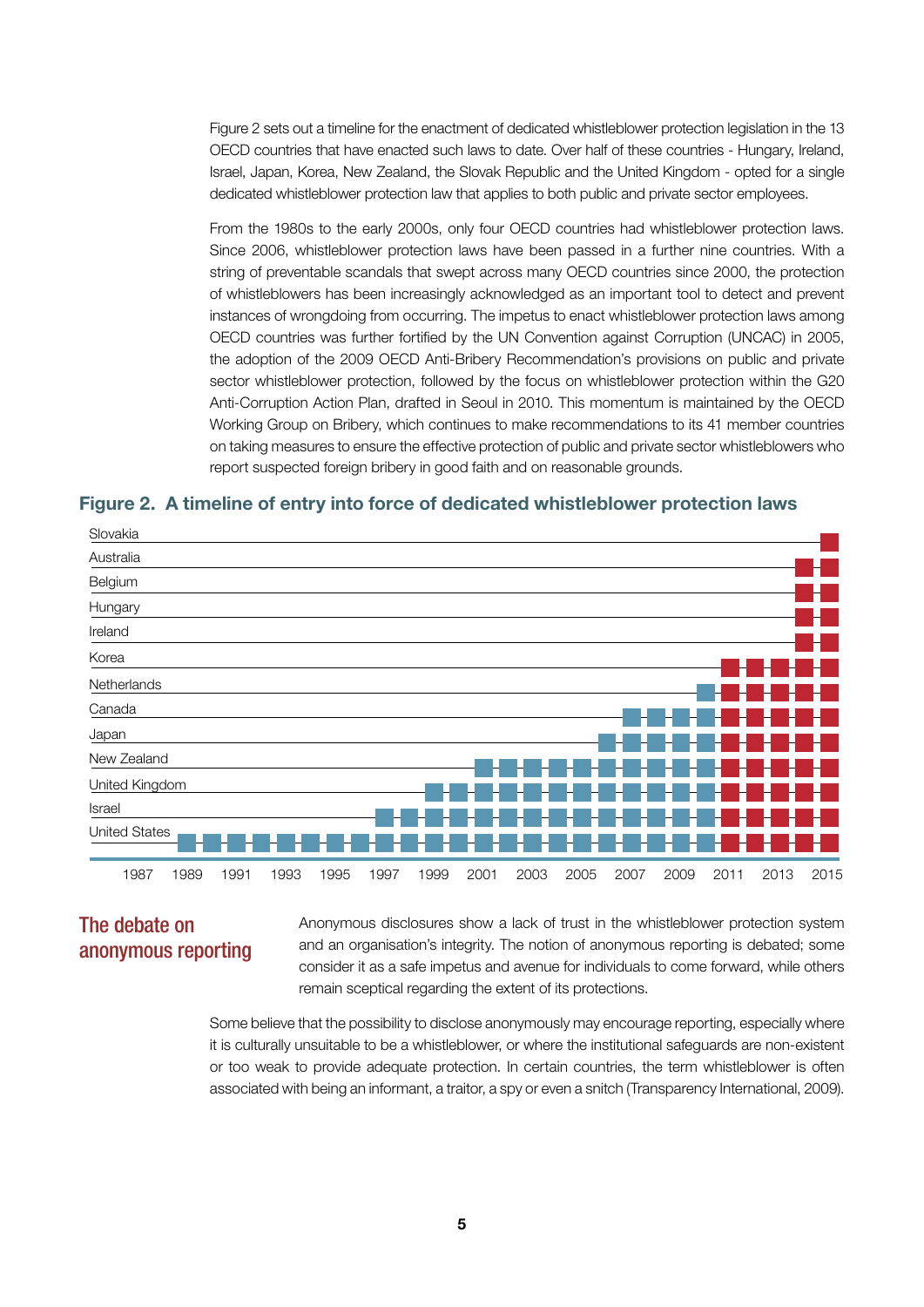Further concerns regarding anonymous disclosures, as highlighted by Transparency International, include the possibility that the identity of a whistleblower could be deduced from the circumstances, and that a disclosure made anonymously may focus attention on the identity of the person disclosing rather than on the message disclosed (Transparency International, 2013).

Others believe that anonymous disclosures can render reporting systems less effective as the large volume of cases can render investigations difficult due to insufficient information and limited options for follow up. Concerns also exist regarding reliability and vindictive allegations,<sup>1</sup> which can be based on the assumption that anonymity may make the whistleblower unaccountable and may attract "the cranks, the timewasters and the querulents" (Latimer and Brown, 2008). It is also argued that it is easier to protect whistleblowers once their identity is disclosed, as the question of who requires this protection is crucial. Nevertheless, "some critics argue that whistleblowing laws encourage employees to speak out and reveal their identity, leading them to believe mistakenly that they are protected, while they in fact become easier targets of reprisals than if the law didn't exist" (Chêne, 2009). These differences in opinion regarding anonymity are evidenced among OECD countries: currently, whistleblowers can report anonymously in slightly over half of surveyed countries (Figure 3).

Although anonymity can provide a strong incentive for whistleblowers to come forward, a number of whistleblower protection systems exclude anonymous disclosures or state that they will not be acted upon.



#### Figure 3. OECD countries guaranteeing anonymity to public sector whistleblowers

Source: 2014 OECD Survey on managing conflict of interest in the executive branch and whistleblower protection.

#### Use of incentives to encourage reporting: Monetary rewards, follow-up mechanisms and certificates

Disclosing wrongdoing can be a daunting undertaking that can lead to a loss of livelihood and professional marginalisation. In addition to the stigma that may be attached to blowing the whistle, employees may also fear financial and reputational degradation. In order to curtail these potential losses and encourage individuals to come forward in the detection of wrongdoing, countries have introduced various incentives, ranging from tokens of recognition to financial rewards. While these are often considered as incentives, financial payments to whistleblowers can also provide financial support, for example living and legal expenses, following retaliation.

*1. Professor Robert G. Vaughn, American University Washington College of Law, 2014 Webinar on "Corruption Whistleblower Systems: Challenges, Practices, Innovations", World Bank International Corruption Hunters Alliance*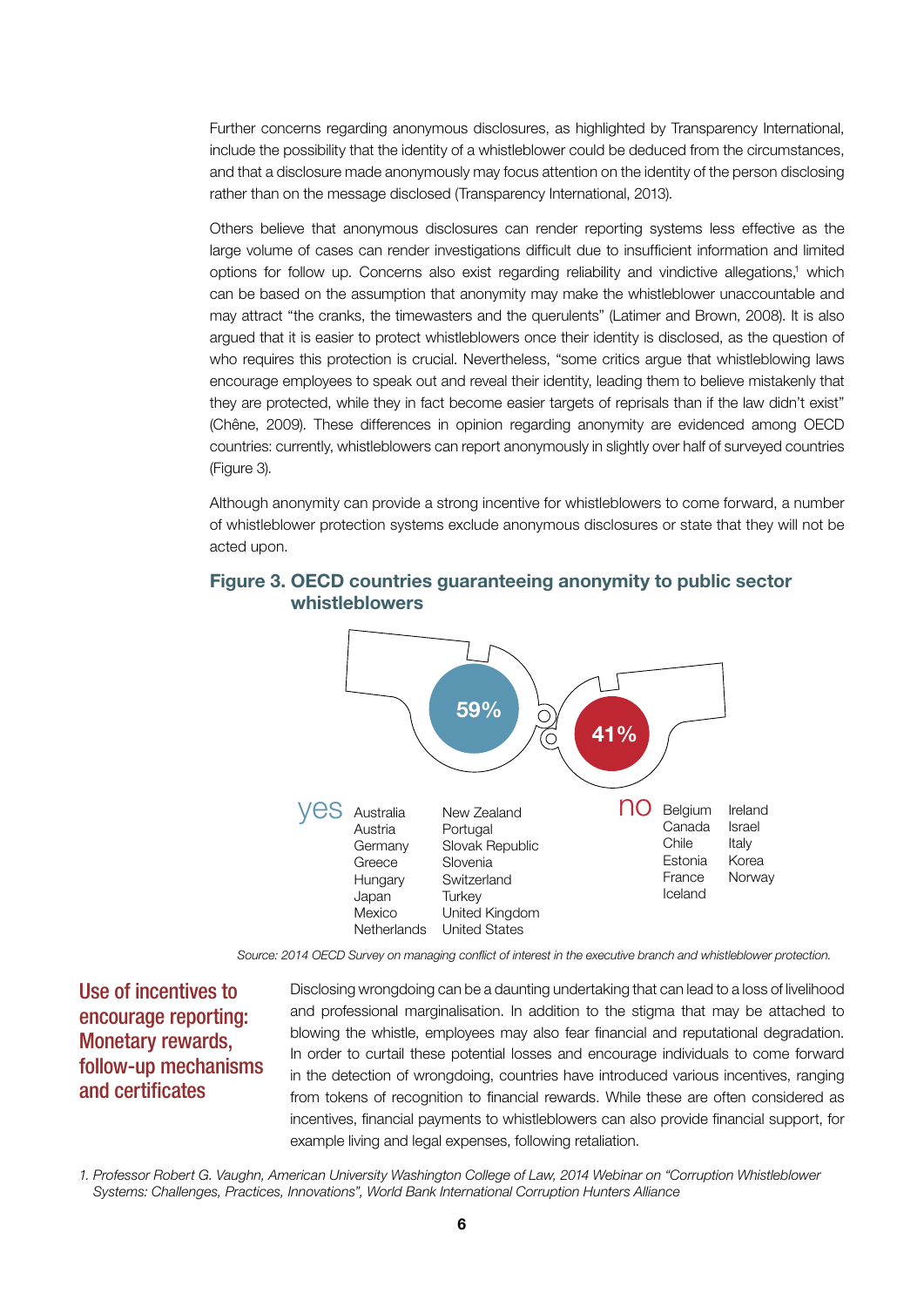Despite the appeal of monetary incentives, it has been argued that financial rewards will be most useful and most likely to encourage disclosures in cases of low moral outrage. In cases of high moral outrage, which are likely to create a greater ethical stake in disclosure, appeals should instead be made to duty, as financial incentives may conflict with internal motivations to report.<sup>2</sup>

Incentive measures can be expanded to include features such as an expedited process and followup mechanisms. These exist in eight OECD countries (Figure 4).



#### Figure 4. Incentives for whistleblowers to disclose wrongdoing

Source: 2014 OECD Survey on managing conflict of interest in the executive branch and whistleblower protection.

The decision to disclose wrongdoing is often difficult. Assuring employees that their concerns are being heard and that they are supported in their choice to come forward is paramount to the proper functioning and integrity of an organisation, and society, as a whole. There are multiple measures organisations can take to encourage the detection and disclosure of wrongdoing. These measures would contribute to an open organisational culture and help to reinforce trust, working relationships and boost staff morale. Providing explicit protection through the clear delineation of protection coverage enables those working for an organisation, irrespective of their role, to recognise their positioning concerning whistleblower protection. Furthermore, by clearly identifying the subject matter that constitutes a protected disclosure, as well as the relevant reporting channels to pursue, employees will have certainty about the types of disclosures that warrant protection, to whom they should be reported, and in which order. Eliminating the element of uncertainty from this process can result in more people coming forward with the wrongdoing they have detected.

Throughout OECD countries, hotlines and, in some cases, the option to report anonymously, have been provided as a mechanism to encourage individuals to come forward. While measures affording anonymous reporting and incentives are not widely applied by OECD countries, the overarching mechanism that is in place by most whistleblower protection systems is confidentiality. Being certain that the information provided remains confidential, along with one's identity, is an essential factor in disclosing wrongdoing. Maintaining confidentiality is the first element of a whistleblower protection system, when this fails, reprisals may ensue.

*<sup>2.</sup> Professor Robert G. Vaughn, American University Washington College of Law, 2014 Webinar on "Corruption Whistleblower Systems: Challenges, Practices, Innovations", World Bank International Corruption Hunters Alliance*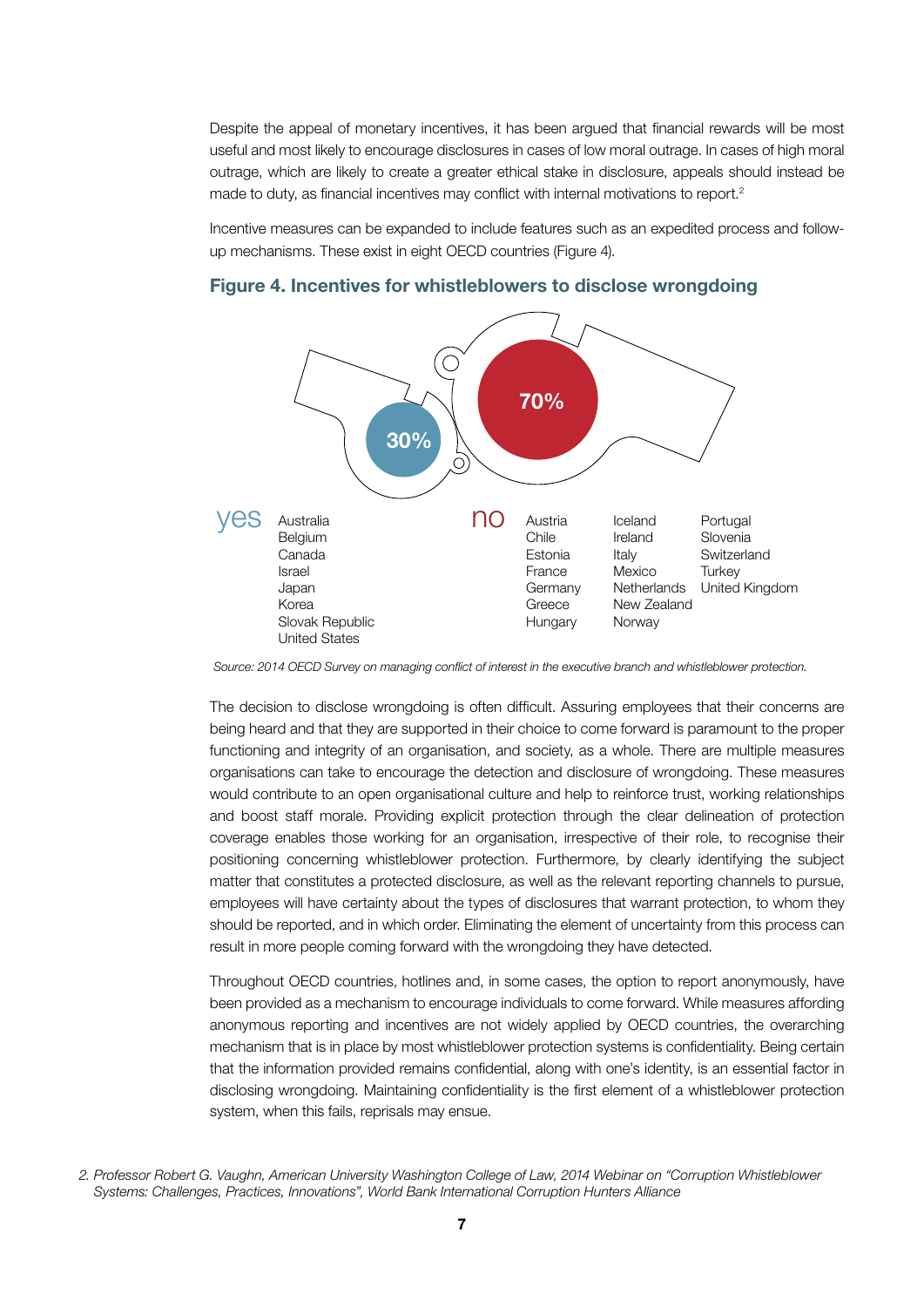# PRIVATE SECTOR WHISTLEBLOWERS INITIALLY REPORT INTERNALLY

Although protection under domestic whistleblower protection laws are most commonly provided to those reporting misconduct externally to competent authorities, in reality, private sector employees report first, if at all, inside the company. According to a recent study of private sector employees in the United States, only one in six disclosers (18%) ever chose to report externally. Of those who do report externally, 84% do so only after first trying to report internally. Half of those who choose to report to an outside source initially, later also report internally. Only 2% of employees go solely outside the company and never report the wrongdoing they have observed to their employer (Ethics Resource Center, 2012). Of the private sector whistleblowers who have made reports to the US SEC's Office of the Whistleblower to date, over 80% first raised their concerns internally to their supervisors or corporate compliance officers before reporting to the commission (2014 Annual Report).

This finding is corroborated in the OECD Foreign Bribery Report (OECD, 2014), which analyses the 427 concluded cases for bribery of foreign public officials since the entry into force of the Anti-Bribery Convention. Only 2% of concluded foreign bribery cases were brought to the attention of law enforcement authorities by whistleblowers, whereas 17% of companies that self-reported the corrupt acts became aware of foreign bribery in their business operations as a result of whistleblowers (Figure 5). This figure is indicative, but not conclusive, as information about whistleblower disclosures may be confidential, not disclosed, or not correctly reported in the press. In the absence of legislation, it is up to companies to protect those who report internally and become the victims of retaliation.

#### Figure 5. How often are foreign bribery cases revealed by whistleblowers?



#### How are foreign bribery cases brought to the attention of law enforcement?

How do self-reporting companies become aware of foreign bribery in their business operations?

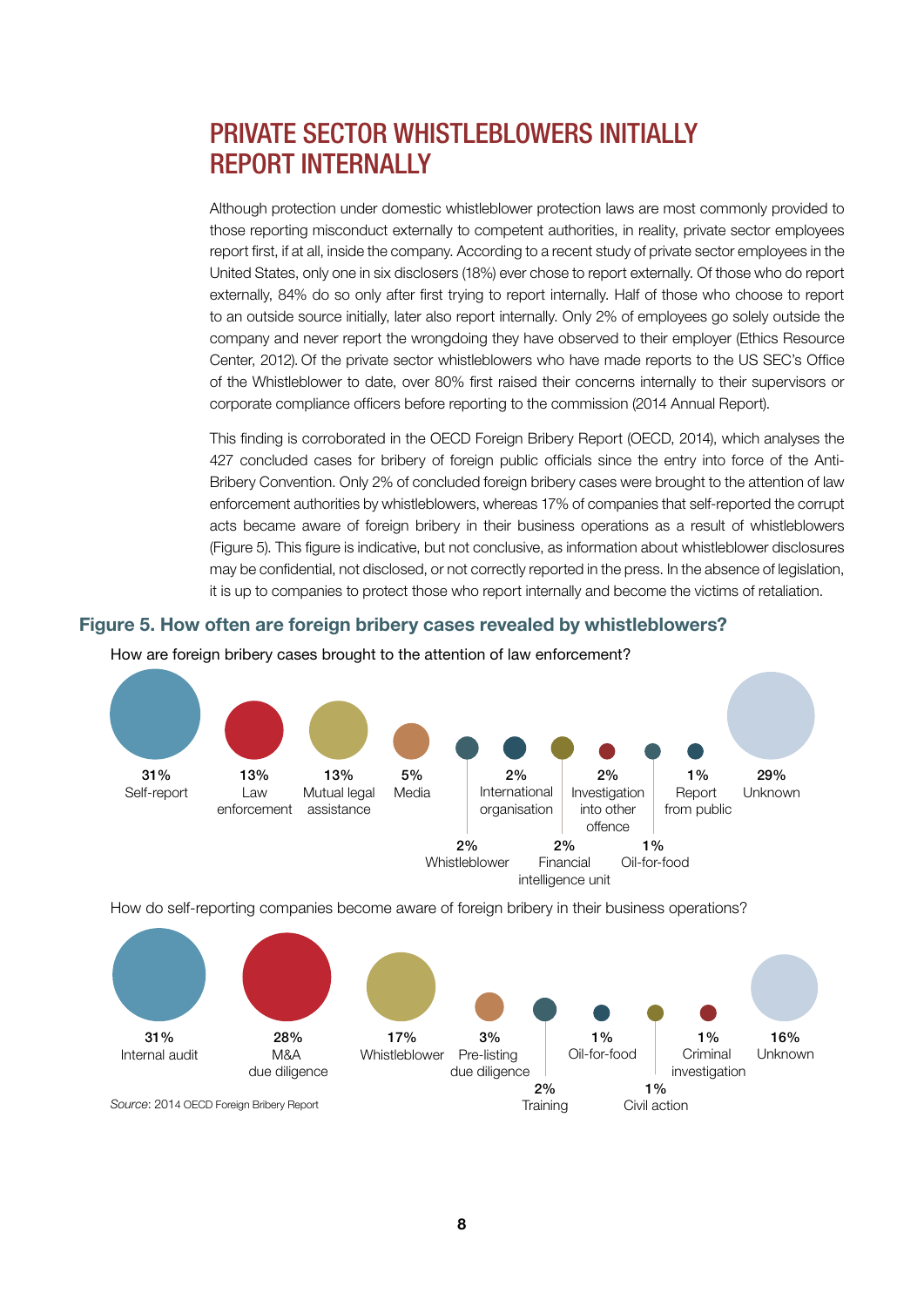#### Whistleblower reporting mechanisms must be accompanied by effective whistleblower protection policies

One of the first steps companies can take towards putting in place an effective private sector whistleblower protection framework is to establish a reporting mechanism, although this alone does not amount to whistleblower protection. Out of 69 respondents to the OECD Survey on Business Integrity and Corporate Governance, 59 indicated that their companies had established a mechanism, such as a hotline, whereby employees could report suspected instances of serious corporate misconduct.

Over one-third of the respondents whose company had a reporting mechanism either indicated that their company did not have a written policy of protecting those who report from reprisals or that they did not know if such a policy existed; two respondents did not answer the question (Figure 6). Twenty percent of respondents whose companies did have a written whistleblower protection policy indicated that, under this policy, retaliation against disclosers was grounds for discipline up to and including dismissal. Others indicated that retaliatory actions against employees who report misconduct were prohibited in their corporate code of conduct or ethics. A non-retaliation policy alone, without a system to ensure its respect (such as disciplinary action against those who retaliate), is unlikely to encourage reporting. When asked why their companies had adopted a written whistleblower protection policy, 31 respondents indicated that such a policy was adopted on a voluntary basis. Three respondents indicated that they thought that a written whistleblower protection policy was required by relevant law.

The OECD Working Group on Bribery found that 27 of the 41 Parties to the Anti-Bribery Convention have non-existent or ineffective laws to protect private sector disclosers who report suspected bribery in international business.



#### Figure 6. Companies with a written policy of protecting whistleblowers from reprisals

*Source: 2015 OECD Survey on Business Integrity and Corporate Governance (57 responses).*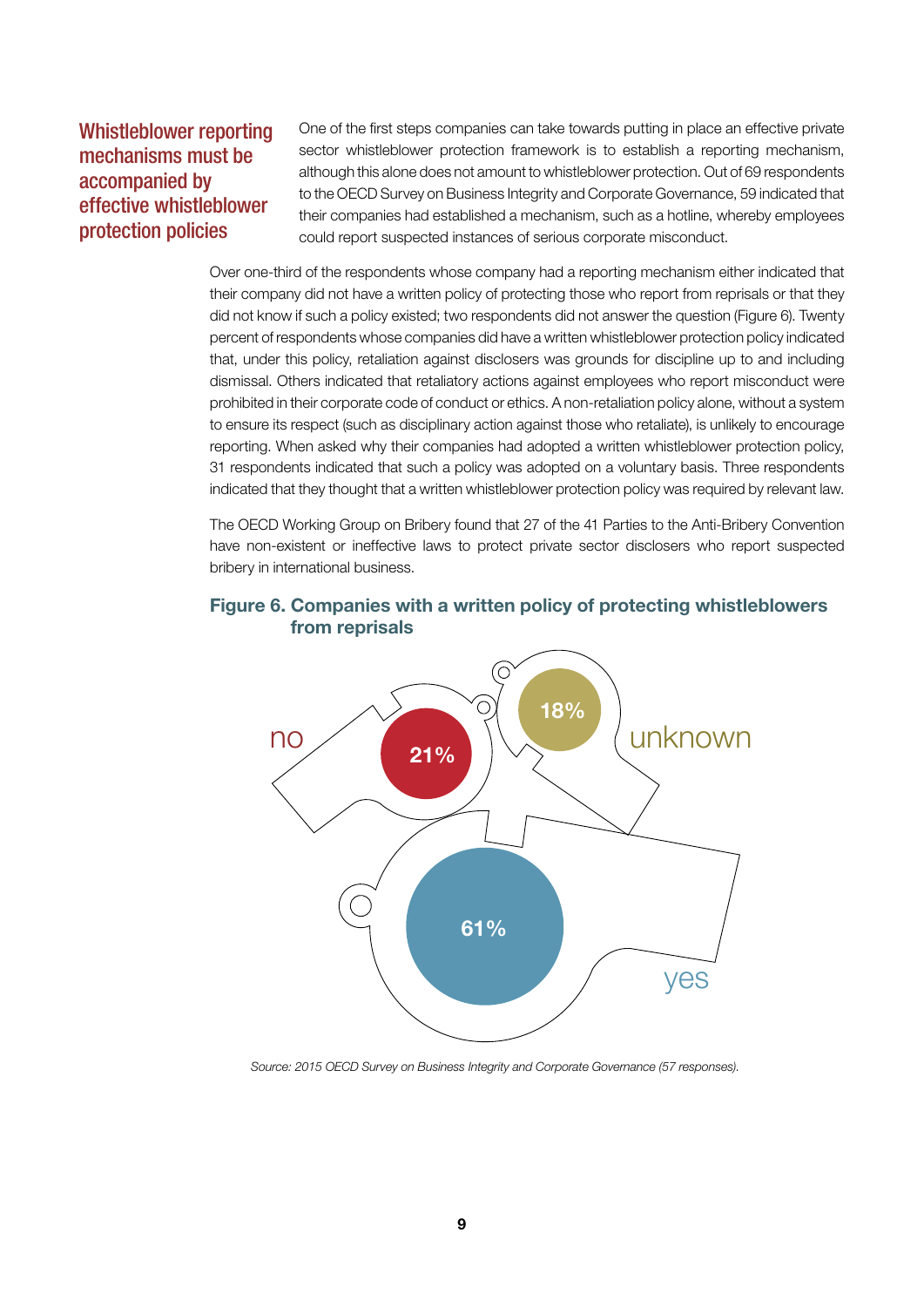# THE TYPES OF CORPORATE MISCONDUCT REPORTED BY WHISTLEBLOWERS

Respondents to the OECD Survey on Business Integrity and Corporate Governance selected from a range of serious corporate misconduct categories that were reported via internal mechanisms. The most commonly reported categories were fraud (42%), work place safety and health issues (27%), and industrial relations and labour issues (24%). The most often reported economic and financial offences were foreign bribery (22%), private sector bribery and anti-trust (20%), respectively. Money laundering was the least-reported category of offence, probably because the specific channels for reporting money laundering are well-established in most financial institutions.

#### Figure 7. Types of corporate misconduct reported via internal company mechanisms



*Source: OECD Survey on Business Integrity and Corporate Governance (59 responses).*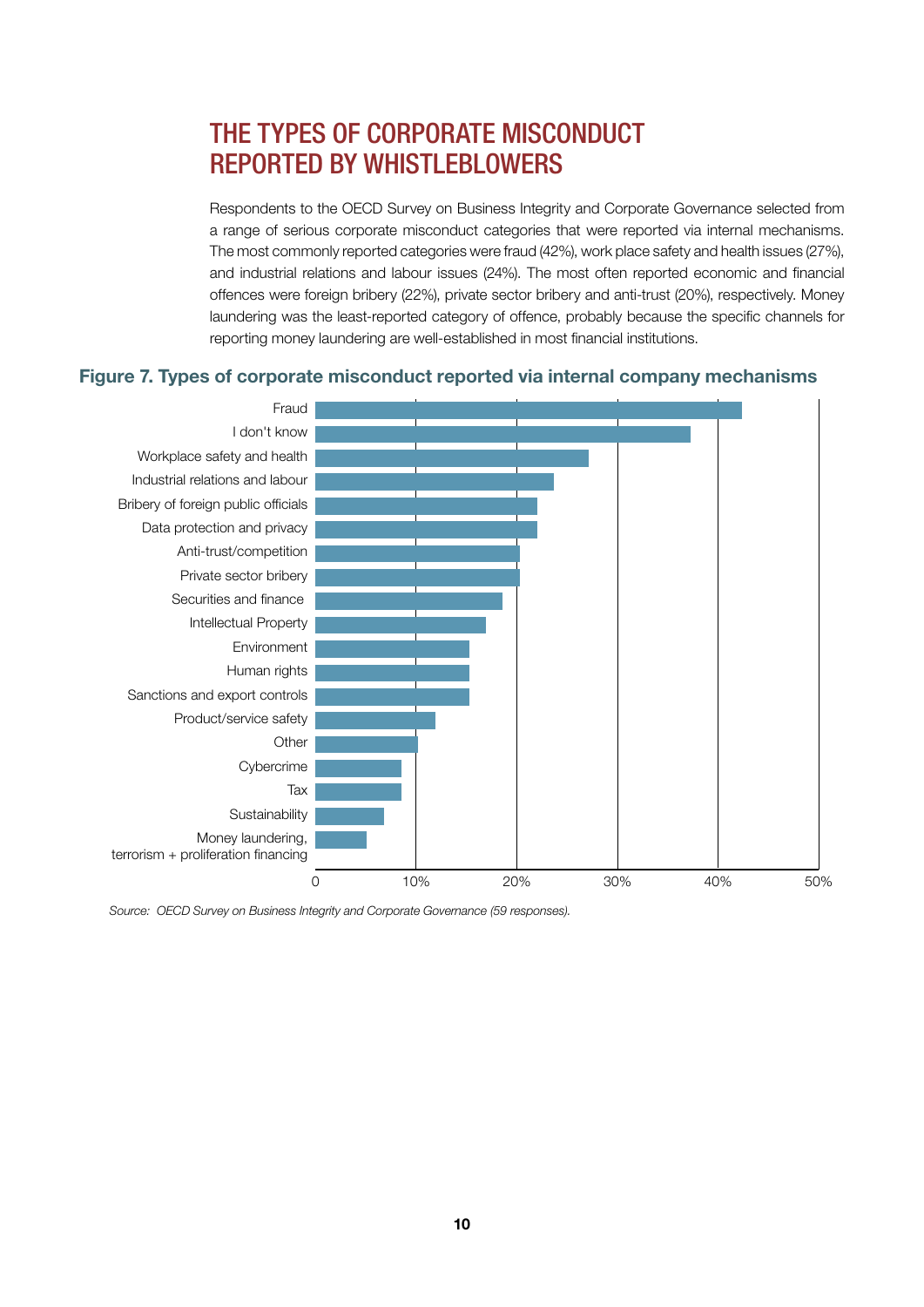# COMMITTING TO EFFECTIVE WHISTLEBLOWER PROTECTION: TABLE OF CONTENTS

#### PART 1: WHISTLEBLOWER PROTECTION POLICIES AND PRACTICES

#### Chapter 1. Overview of global standards for whistleblower protection

 There is a general consensus among policy makers that effective whistleblower protection legislation is needed. Many OECD countries have introduced some form of legal protection for whistleblowers. The legal frameworks in place may be dedicated whistleblower protection laws or provisions found in one or more laws. This chapter provides an analysis of the legal frameworks in place in OECD countries to protect whistleblowers.

#### Chapter 2. Public sector whistleblower protection laws in OECD countries

The purpose of whistleblower protection is to protect individuals from being exposed and retaliated against for disclosing misconduct. Despite the common aim of whistleblower protection systems, the disclosure processes in place in OECD countries vary. This chapter analyses the varying elements and protections that countries have put in place and how they apply throughout disclosure processes, including: the scope of coverage and subject matter; reporting requirements; channels of reporting; fundamental safeguards, such as anonymity and confidentiality; and the prospect of incentives.

#### Chapter 3 Public sector whistleblower protection in practice: to disclose, or not to disclose

Whistleblower protection systems protect the identity of whistleblowers through measures of confidentiality, however, sometimes these protections can fail, or the identity of the whistleblower can be deduced. As a result, retaliatory and discriminatory actions may ensue. The majority of OECD countries provide protection from a broad range of reprisals and often apply disciplinary action as a sanction and reinstatement as a remedy for retaliation. This chapter analyses the mechanisms that have been implemented in OECD countries to protect whistleblowers from reprisal after having made a protected disclosure, including the reverse burden of proof, sanctions and penalties, the role of administrative appeals bodies, and available remedies.

#### Chapter 4 Language, culture and raising awareness to encourage whistleblowing in the public sector

Awareness raising is an important dimension of whistleblower protection, as it can help change the culture and language surrounding whistleblowing, and ultimately break down the barriers and negative connotations associated with disclosing wrongdoing. Nevertheless, almost half of OECD countries do not have awareness raising activities in place. Furthermore countries that provide whistleblower protection through provisions are far less likely to have these types of initiatives than countries with dedicated laws. This chapter examines the various awareness raising activities that have been implemented in OECD countries, and how they can encourage whistleblowing and promote an effective open organisational culture.

#### Chapter 5 Whistleblower protection in the private sector

This chapter describes different approaches to legislating for private sector whistleblower protection and accompanying recommendations for reform. It focuses on the practical application of dedicated whistleblower protection legislation and provisions within other laws to provide protection to private sector whistleblowers who report suspected wrongdoing, with reference to relevant case law. It also examines whistleblower protection from a business perspective to illustrate how companies are organising themselves to provide protected reporting and to prevent retaliation.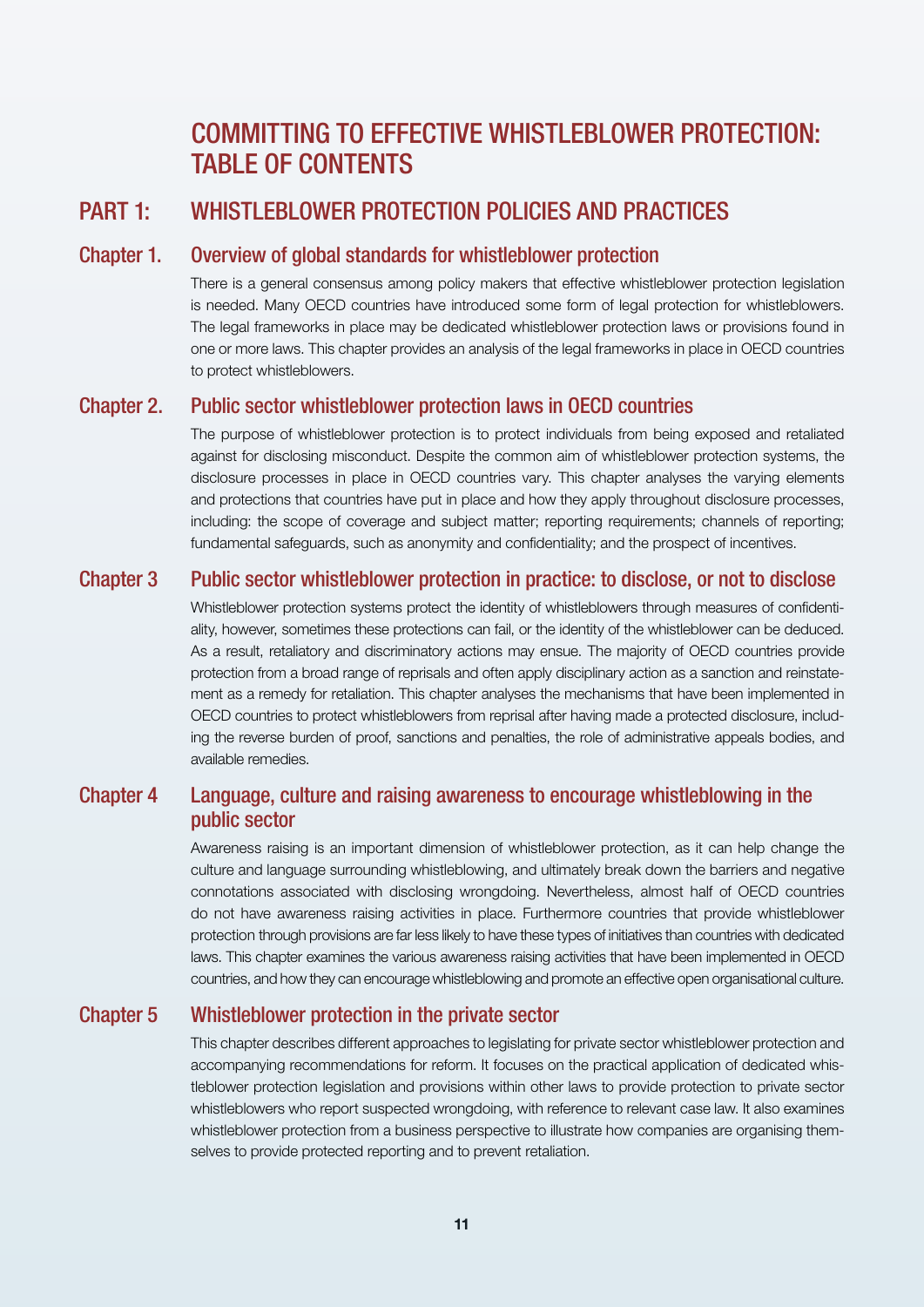### PART II. COUNTRY CASE STUDIES ON WHISTLEBLOWER PROTECTION IN THE PUBLIC SECTOR

#### Chapter 6 Belgium (Flanders): The Flemish Government's central point of contact for integrity and wellbeing at work

The Flemish government has developed unique contact points through which to report wrongdoing to the relevant authorities: the Spreekbuis and 1700. These channels are responsible for receiving, registering and following through on integrity concerns. This chapter focuses on the central points of contact to report wrongdoing within the Flemish government authorities, and provides an overview of how these channels function, their scope, their impact, as well as their costs and benefits.

#### Chapter 7 Canada: The Public Servants Disclosure Protection Act

Canada's Public Servants Disclosure Protection Act (PSDPA) came into force in 2007. The PSDPA provides federal public sector employees and others, such as contractors, with a legislated, secure and confidential process for disclosing serious wrongdoing in the workplace. This chapter provides an overview of: the legislation's objectives; its design, including its implementing authorities; its scope regarding disclosure processes and reprisal mechanisms; and an overview of the associated impacts, challenges and risks.

#### Chapter 8 Chile: Protection for whistleblowers in the public administration

In Chile, the rules for regulating, encouraging and protecting the reporting of wrongdoing and breaches of probity were established with the enactment of Law No. 20 205 on 24 July 2007. This chapter provides a contextual background for the creation of the law, describes the scope of protection, the requirements for protection, the elements of disclosure proceedings, the mechanisms in place to protect from reprisal, as well as the progress and challenges that have emerged since the establishment of these rules.

#### Chapter 9 Ireland: The Protected Disclosures Act

Ireland's Protected Disclosures Act (no.14 of 2014) represents the first occasion on which an attempt has been made to put in place, in a single location, a framework for the protection of whistleblowers. This chapter describes the purpose, timing and key elements of this legislation. It includes the concerns that needed to be addressed, the legislative options considered and its overall scope.

#### Chapter 10 Switzerland: Whistleblower Protection

Whistleblower protection has become increasingly important in Switzerland over recent years. At present, there are two whistleblower protection systems, one for public sector workers and another for private sector employees. This chapter outlines the rules on whistleblower protection in the federal public sector and draws on the various legal standards for private sector employees.

#### Chapter 11 The United States of America: Federal Whistleblower Protection

A growing body of statutory laws in the United States provide protection to whistleblowers. This chapter focuses on the development of the modern federal whistleblower protection statutes, their origin in good government initiatives, the elements needed to prove whistleblower retaliation under the law, and the role of the US Office of Special Counsel.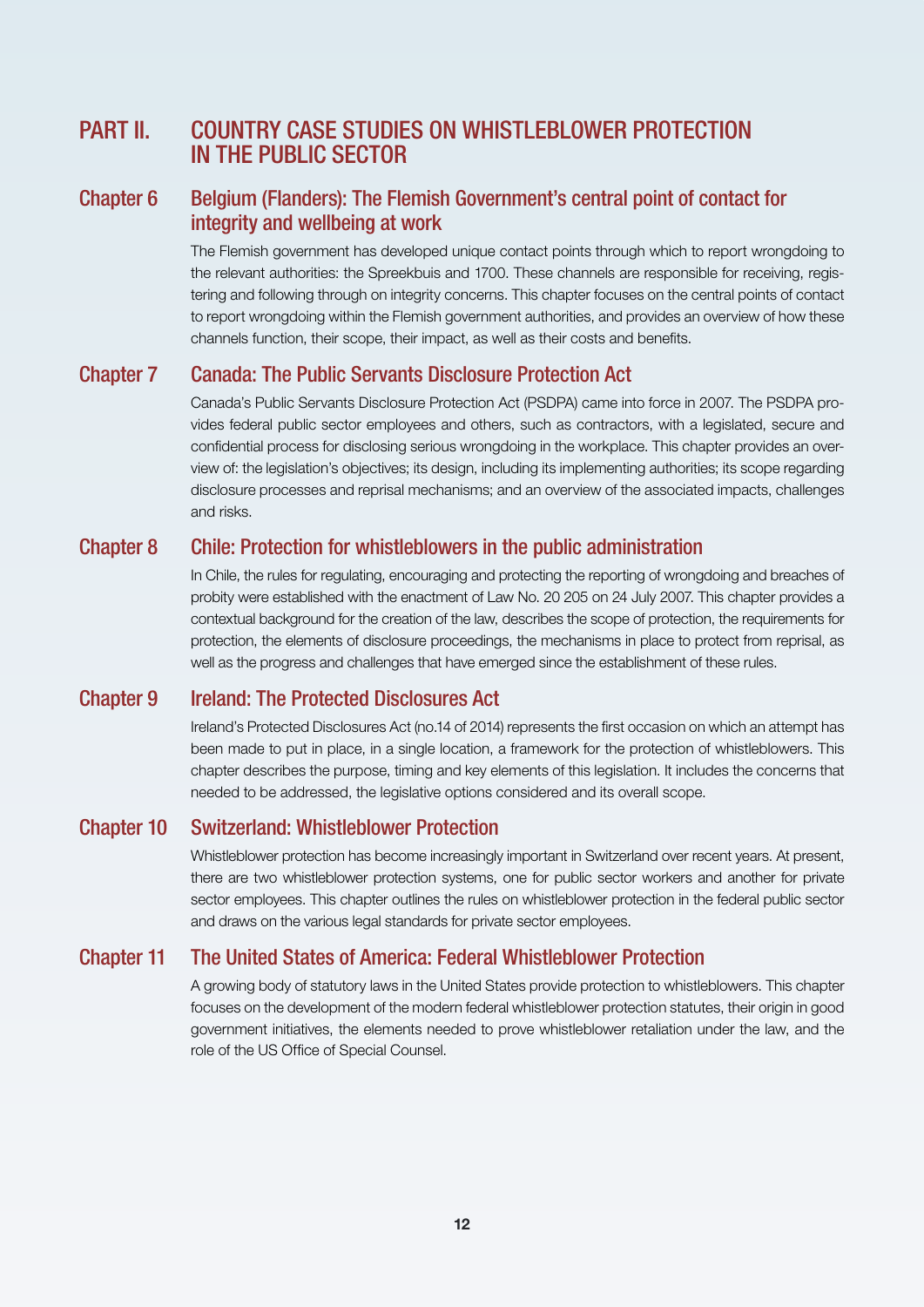#### NOTES TO BE TAKEN INTO CONSIDERATION WHEN INTERPRETING THE DATA

- *Figure 1* The figure presents a grouping of 32 OECD countries in line with the above description and on the basis of *their responses to the 2014 OECD Survey on Public Sector Whistleblower Protection. Respondents were asked the following question: "Does your country provide protection of employees from discriminatory or disciplinary action once they have disclosed wrongdoing?" For the purpose of this publication, the answers provided in response to this question were analysed according to whether or not countries' legal frameworks were related specifically to protected reporting or prevention of retaliation against whistleblowers. The protection in the laws of some of the countries categorised under "Dedicated public sector whistleblower protection law" also extend to include those in the private sector. The figure does not necessarily reflect WGB analysis of countries' frameworks for protection of public and private sector whistleblowers who report suspected foreign bribery. Please see Annex for a list of whistleblower protection legislation, by country.*
- *Figure 2 The full list of national whistleblower protection laws used to prepare this timeline can be found in Figure 1.2 of Committing to Effective Whistleblower Protection.*
- *Figure 3 Survey respondents were asked the following question: "Can whistleblowers protect their identity through anonymous reporting?" While Estonia provides an anonymous reporting line with the Police and Border Guard Board, it is not considered to have anonymous reporting for the purposes of this figure. In Israel, there is no legal barrier to reporting corruption anonymously.*
- *Figure 4 Survey respondents were asked the following question: "Are there any incentives in place for whistleblowers to come forward? This could for example include the expediency of the process, follow-up mechanisms, and financial rewards."*

#### **REFERENCES**

*Chêne, M. (2009), Good Practice in Whistleblowing Protection Legislation (WPL), U4 Anti-Corruption Resource Centre, Bergen.* 

*Ethics Resource Center (2012), Inside the Mind of a Whistleblower: A Supplemental Report of the 2011 National Business Ethics Survey.*

*Latimer, P. and Brown, A.J. (2008), Whistleblower Laws: International Best Practice, Monash U. Department of Business Law & Taxation Research Paper No. 1326766*

*OECD (2014), OECD Foreign Bribery Report: An Analysis of the Crime of Bribery of Foreign Public Officials.* 

*OECD (2009), Recommendation of the Council for Further Combating Bribery of Foreign Public Officials in international Business Transactions.* 

*Transparency International (2013), Whistleblower Protection and the UN Convention Against Corruption, Transparency International, Berlin.* 

*Transparency International (2009), Alternative to Silence: Whistleblower Protection in 10 European Countries, Transparency International, Berlin.* 

*This work is published under the responsibility of the Secretary-General of the OECD. The opinions expressed and arguments employed herein do not necessarily reflect the official views of OECD member countries. This document and any map included herein are without prejudice to the status of or sovereignty over any territory, to the delimitation of international frontiers and boundaries and to the name of any territory, city or area.*

*The statistical data for Israel are supplied by and under the responsibility of the relevant Israeli authorities. The use of such data by the OECD is without prejudice to the status of the Golan Heights, East Jerusalem and Israeli settlements in the West Bank under the terms of international law.*